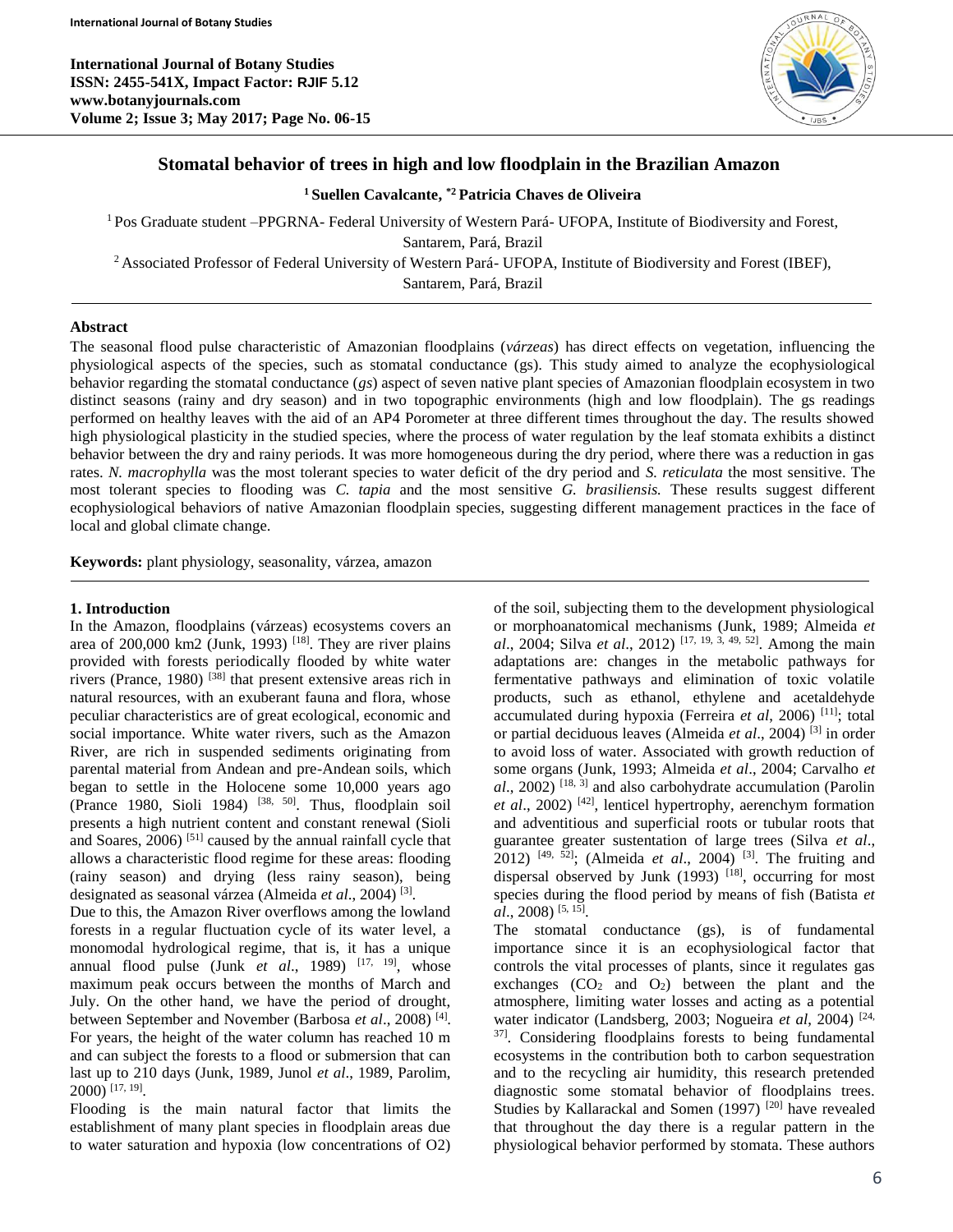observed that in the morning, the stomatal conductance rates are higher and during the afternoon, their values reduced, suffering direct influence of the global radiation balance and the vapor pressure deficit (DPV). In the times of greater demand evaporative of atmosphere, a reduction of *gs* observed as an evolutionary strategy to potentiate the efficiency in water use. According to Landsberg  $(2003)$ <sup>[24]</sup>, the progressive reduction of the stomatal opening capacity constitutes the first line of defense of the plants under conditions of strong water stress, in order to avoid plant desiccation and death, but also directly affects the efficiency of water use and the conditions of gas exchange.

The water stress conditions caused by the excess water in the rainy season, and the lack of it, in the dry period, cause seasonal physiological adjustments in the *gs* rates of the floodplains (várzeas) species (Lopez and Cursar, 2003)<sup>[27]</sup>. The reductions in *gs* of certain species when subjected to dry stress water stress is a physiological strategy to avoid excessive loss of water and maintain its metabolic activities (Marenco and Lopes, 2005)<sup>[31]</sup>. In the rainy season, flooding of the soil causes a greater control of the *gs*, and the degree of stomatal opening ends up determining the difference between tolerant and non-tolerant species to flood stress (Mielke *et al*., 2003) [36]. Thus, the controls of the *gs* of the forest species are fundamental to guarantee their permanence in a heterogeneous environment such as the Amazonian floodplains (Nogueira et al., 2004)<sup>[37]</sup>.

On the other hand, ecological differences caused by the topography of the Amazonian floodplains may influence the stomatal conductance rates of species found in this environment. According to the relief, Porro (1998) [44] classifies two types of floodplain: high (refers to the ecosystem closest to the river results from the largest deposition of sediments over time) and low (the portion of receding land with Igarapé, temporary and permanent lakes). Thus, individuals of the same species expected to exhibit different stomatal control depending on the environment in which they found. It is noteworthy that studies of this nature are non-existent for the Amazon.

Additionally, studies show that there will be an increase in atmospheric  $CO<sub>2</sub>$  and temperature, as well as changes in the availability of water in the Amazon, influencing the flood and dry period (Grandis *et al.*, 2010) <sup>[13]</sup>. Thus, in the uncertainty of what will occur with floodplains plant species if the expected conditions for global climatic changes accelerate, the plant ecophysiological behavior could be a great bio indicator. The plant physiological responses are fundamental to help in understanding how the trees of tropical regions of natural flooding and drought will respond to possible future environmental variations. Based on the hypothesis that the plant species of floodplains present different ecophysiological responses of stomatal conductance (*gs*) as a function of the seasonality and topographic distribution, the present research aimed to characterize the stomatal behavior of seven native plant species of Amazonian floodplain ecosystem. This research will conducted in two distinct seasons (rainy and dry) and two different topographic environments (high and low floodplain).

## **2. Material and methods Study area**

The study area is located in Amazonian floodplain, in Afro descendent (quilombola) community, called Saracura, belonging to Santarém city, Western Pará, territory of Low Amazon, between coordinates 02 ° 22'01.5 "S and 54 ° 36 ' 40.3 "W (Figure 1).



**Fig 1:** Location of study area, Saracura floodplain. Note the presence of two plots, one in the high floodplain (várzea) (1) and the other in the low floodplain (2). Santarém-Para, Territory of Low Amazon, Brazil.

The climate of region is Ami type, hot and humid equatorial (Köppen, 1948)  $[23]$ . The mean annual temperature varies between 25.4  $\degree$  C and 27.1  $\degree$  C and relative air humidity is around 86% all year round. Although it presents a greater variation in the rainfall pattern, it determines two very different periods: a rainy season (December to June) and a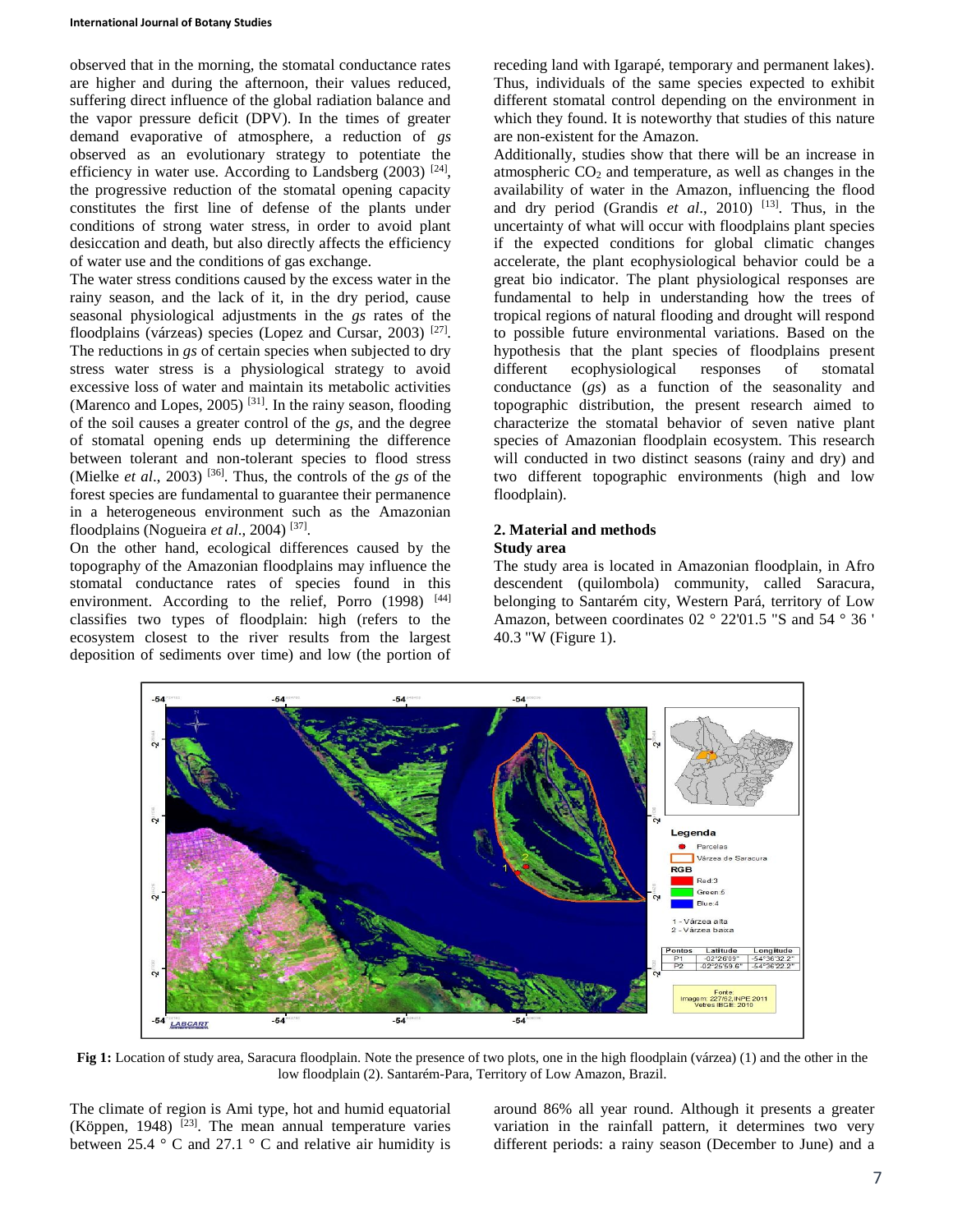#### **International Journal of Botany Studies**

less rainy season or dry season (July to November), with annual average values around 1,920 mm (Rodrigues *et al*., 2001) [47]. Soil considered naturally fertile and rich in nutrients, as it renewed through annual floods that deposit sediments at its margins (Sioli and Soares, 2006)<sup>[51]</sup>. In this way, they undergo both sedimentary and topographic influences related to the level of flood, which gives rise to two distinct environments: the "low floodplain" with the Glei Little Humic soil remaining temporarily flooded and the "high floodplain" presenting Yellow Latosol more compacted with Low water influence (Jardim and Viera, 2001) [16] .

### **Selection and identification of species**

An area of native vegetation was selected where two plots of 50 x 50 m were demarcated, one in the high várzea strip at 0,40 m of the river and another in the low várzea at 180 m of the same. Seven native plant species considered useful for the Saracura community selected as a function of the relative frequency of citation (FRC) and value of use (VU) (Cavalcante and Oliveira, 2017) and that occurred in both environments (Table 1). The botanical samples collected georeferenced and dehydrated for later identification. The fertile exsiccates deposited in the Herbarium of the National Research Institute of the Amazon.

**Table 1:** Species studied in the floodplain of quilombola community of Saracura. FRC means Relative Frequency of Citation; VU means valour of specie use.

| <b>Common name</b> | <b>Specie</b>                                 | Family        | Habit                   | <b>FRC</b> | VU   |
|--------------------|-----------------------------------------------|---------------|-------------------------|------------|------|
| Catauarizeiro      | Crataeva tapia L.                             | Capparidaceae | Arboreal                | 56         | 0.78 |
| Bacurizeiro        | Garcinia brasiliensis Mart.                   | Clusiaceae    | Arboreal                | 44         | 0.65 |
| Mungubeira         | Pseudobombax munguba (Mart. & Zucc.) Dugand   | Bombacaceae   | Arboreal                | 47         | 0.56 |
| Meracoroeira       | Laetia corymbulosa Spruce ex Benth            | Salicaceaceae | Arboreal                | 38         | 0.43 |
| Loro               | Nectandra cuspidata Nees & Mart.              | Lauraceae     | Arboreal                |            | 0.15 |
| Matapasto          | Senna reticulata (Willd.) H.S.Irwin & Barneby | Leguminosae   | Arboreal-shrub Arboreal | 19         | 0.09 |
| Parreira           | Neea macrophylla Poepp. & Endl.               | Nyctaginaceae | Arboreal                |            | 0.06 |

## **Analysis of stomatal conductance**

For determination of stomatal conductance ( $gs$ -mmol H<sub>2</sub>O /  $m<sup>-2</sup>$  / s<sup>-1</sup>), eight leaves were selected from the lower part of the canopy, not detached, full expanded). Measurements were made using an AP4 (ΔT Devices, Cambridge, England) and occurred on two consecutive days during the rainy season (June) and the dry period (October). A daily course from 8:00 a.m. to 9:30 p.m., at 12:30 p.m. and from 5:00 p.m. to 6:30 p.m., under natural conditions of photosynthetically active radiation (PAR) and atmospheric  $CO<sub>2</sub>$  (350 ppm). In the low floodplain, the height of the water slide varied from 1.26 - 3.88 cm and in the high floodplain of 0.69 - 2.71 cm.

## **Soil collection for Humidity characterization**

The moisture content (U) of the soil in each topographic environment in low floodplain  $(U = 51\%)$  and high floodplain  $(U = 28\%)$  was determined by thermogravimetric method, according to Embrapa  $(1997)$ <sup>[10]</sup>.

## **Statistical analyzes**

The statistical program used was BioEstat, Version 5.0 (Ayres *et al*., 2007) [2], through Analysis of Descriptive Statistics, Analysis of Variance (ANOVA), Multivariate Analysis by the test of Hotelling and Bartlett, besides Regression Analysis with adjustment of Curves.

## **3. Results and Discussions**

The ecophysiological responses of stomatal conductance of *G. brasiliensis, C. tapia, N. cuspidata, S. reticulata, L. corymbulosa, P. munguba, N. macrophylla* are homogeneous in the dry period and heterogeneous in the rainy season (Figure 2). In general, the species studied showed a reduction in *gs* during the dry period, with variation of  $10.68 < gs < 423.88$  mmol H<sub>2</sub>O / m<sup>-2</sup> / s<sup>-1</sup> in low floodplain and  $22.48 < g s < 302.38$  mmol H<sub>2</sub>O / m<sup>-2</sup> / S<sup>-1</sup> in high floodplain (Figure 2, C and D). This behavior possibly occurs because, as there is water restriction in the soil, the

plants tend to restrict the opening of stomata in order to avoid the loss of water to the atmosphere and ensure the maintenance of their physiological activities dependent on water, such as photosynthesis (Marenco and Lopes, 2005) [31]. This type of stoma response is an evolutionary adaptation of the species to conserve water when there is high evaporative demand of the atmosphere, which usually occurs in the dry period (Machado *et al*., 2002) [30]. Water saving is a strategy used by most plants to withstand critical water stress situations (Santos and Carleso, 1998)<sup>[48]</sup>. Thus, it suggested that the species studied could adapt to possible future climate changes, such as extreme droughts. In the rainy season, *G. brasiliensis and N. macrophylla* were the species that showed the greatest control in the *gs* in both environments, low floodplain and high floodplain, suggesting that these species are less tolerant to flooding then others (Maurenza *et al*., 2009; Vartapetian and Jackson, 1997) [33, 56] .

However, most of the plants studied did not present this reaction, since the highest *gs* values were found for the rainy season, varying in average of 61.31 <*gs* <1799.75 mmol  $H_2O / m^{-2} / s^{-1}$  in low floodplain and  $31.75 < gs < 1459.88$ mmol  $H_2O / m^{-2} / s^{-1}$  in the high floodplain (Figure 2, A and B). The species *C. tapia* (1,799 mmol  $H_2O / m^{-2} / s^{-1}$ ) and *L*. *corymbulosa* (1,650 mmol H<sub>2</sub>O / m<sup>-2</sup> / s<sup>-1</sup>) in the low floodplain and *N. cuspidata* (545 mmol H<sub>2</sub>O / m<sup>-2</sup> / s<sup>-1</sup>) and *P. munguba* (878 mmol  $H_2O / m^{-2} / s^{-1}$ ) in the high floodplain indicate that they are the most tolerant to flooding, since they presented lower control in the *gs*. Similar results found by Parolin *et al.* (2001) <sup>[40-41]</sup>, which found in *S. reticulata* and species belonging to the genera *Crataeva* and *Nectandra*, also found in this study, high stomatal conductance rates during hypoxia conditions caused by soil flooding. The maintenance of high values of stomatal conductance and consequently of the photosynthetic rate can guarantee the survival and growth of some species as a consequence of morphological changes even under soil hypoxia conditions, such as the biomass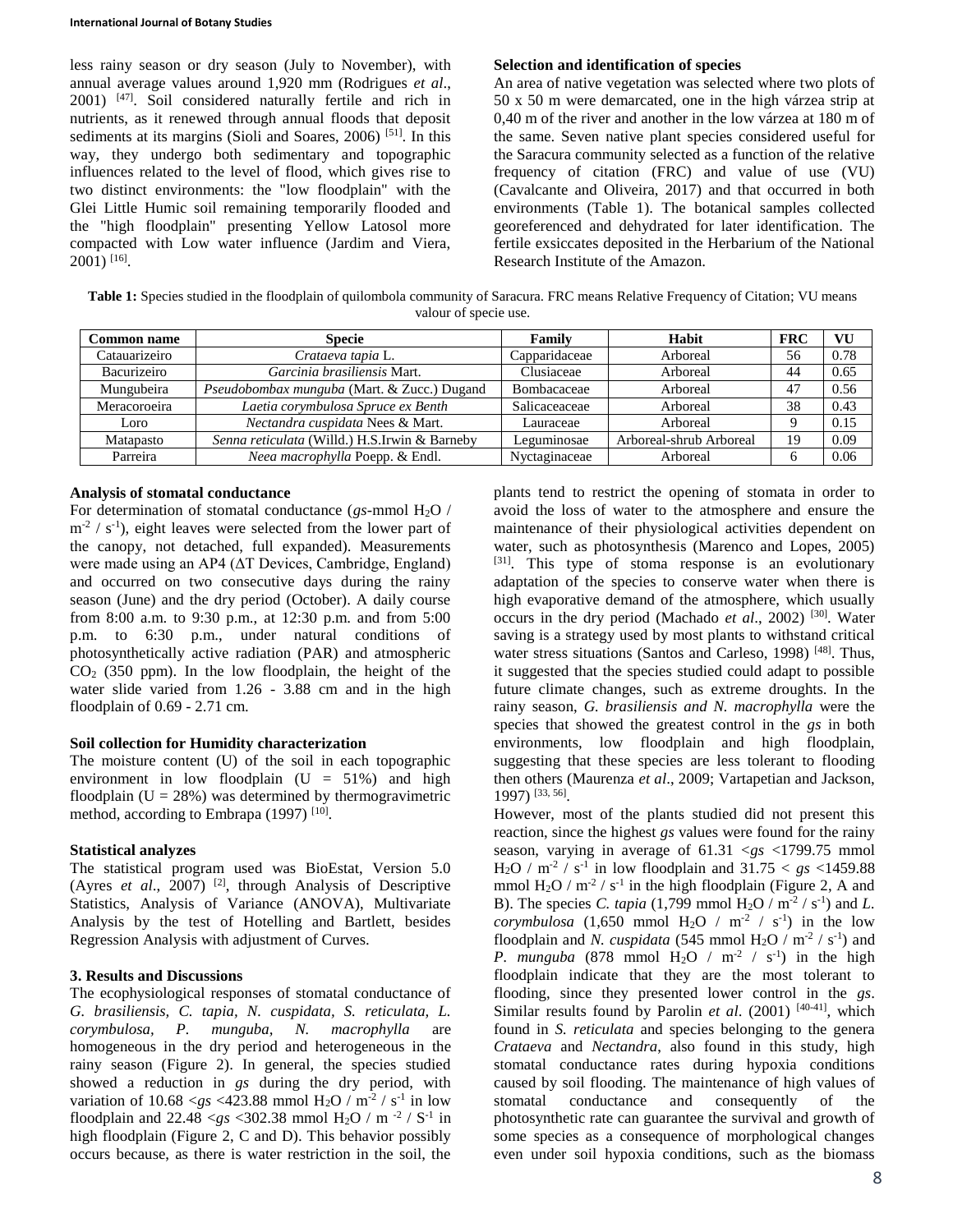allocation to the root system in order to increase the absorb and transport water (Mielke *et al*., 2005) [35]. In addition, plants also be increase the formation of adventitious roots and lenticels that facilitate gas exchange, contributing to  $O<sub>2</sub>$  fixation and the release of potentially toxic compounds such as ethanol, ethylene and acetaldehyde, which often accumulate during Hypoxia (Batista *et al*., 2008) [5, 15] .



**Fig 2:** Stomatal conductance (*gs* H<sub>2</sub>O / m<sup>-2</sup> / s<sup>-1</sup>) on leaves of seven species at three distinct times a day (8:00; 12:00 and 17:00h) in low floodplain (water column 1.26 - 3.88 cm, A and C) and high floodplain (water column 0.69 - 2, 71 cm, B and D), Santarém, Pará, Brazil.

However, the results of the Variance Analysis for two criteria revealed that the water regulation process carried out by the stomata differed between the species found in the low floodplain in both seasonal, rainy ( $p = 0.04$ ) and dry ( $p = 0.04$ ) 0.01) periods and between the species found in the high floodplain, only during the dry period ( $p = 0.05$ ) (Figure 1). For the rainy period in the low floodplain, the flood influenced the rates of *gs* for the species *C. tapia* and *L. corymbulosa* at noon. At that time there is a higher evaporative demand for the atmosphere (Kitão, 2000), for this reason, species less resistant to water losses exert stomatal control, which was not the case for *C. tapia and L. corymbulosa*, thus they are more resistant to stress caused by the flood, since they did not exercise this control in the *gs*. In dry periods there was a rigid control in stomatal conductance (*gs)* of species that occurred in the low and high floodplain. This fact can attributed to the high DPV (vapour pressure deficit), which even in the Amazon during this period is high; since the humidity contained in the atmosphere is lower (Rodrigues *et al*, 2011)<sup>[46]</sup>.

These results suggest that there is a variable physiological plasticity between species regarding the process of *gs* against environmental conditions, with a greater or lesser potential for stomatal aperture restriction which, although it is primarily related to environmental factors such as light, temperature and humidity (Rodrigues *et al*., 2011) [46], has a strong influence for flooding (Figure 2).

The flooding is a condition of water stress due to excess water in the soil leads to a decrease in water absorption by plant and consequently the reduction in *gs* as a strategy to avoid water loss (Kolb *et al*., 1998) [22]. Silva *et al*. (2012) [49, 52], report that even in flooded environments, plants also suffer from lack of water. However, it is noted that certain flood tolerant species show an initial drop in the *gs* followed by a recovery days later during the flooding period (Mielke *et al*., 2005) [35] .

The Analysis of Variance (ANOVA) for one criterion allowed understand how in fact the schedules influence the *gs* rates of the floodplains species. In the early morning hours (8:00 am to 9:30 am), the mean values of *gs* differed significantly during the rainy season, low floodplain  $(p =$ 0.0002) and high floodplain ( $p = 0.001$ ). Dry period, in both topographic environments ( $p$  <0.0001). This indicates that the differences of *gs* of the species in floodplain environments are punctual with intrinsic physiological responses of each one acquired during the evolution process, that associated to environmental factors potentiate their performance (Silvestrini *et al*., 2007) [54]. The *L. corymbulosa* species, in the dry period, in the low várzea and *N. macrophylla* in the dry period in both topographic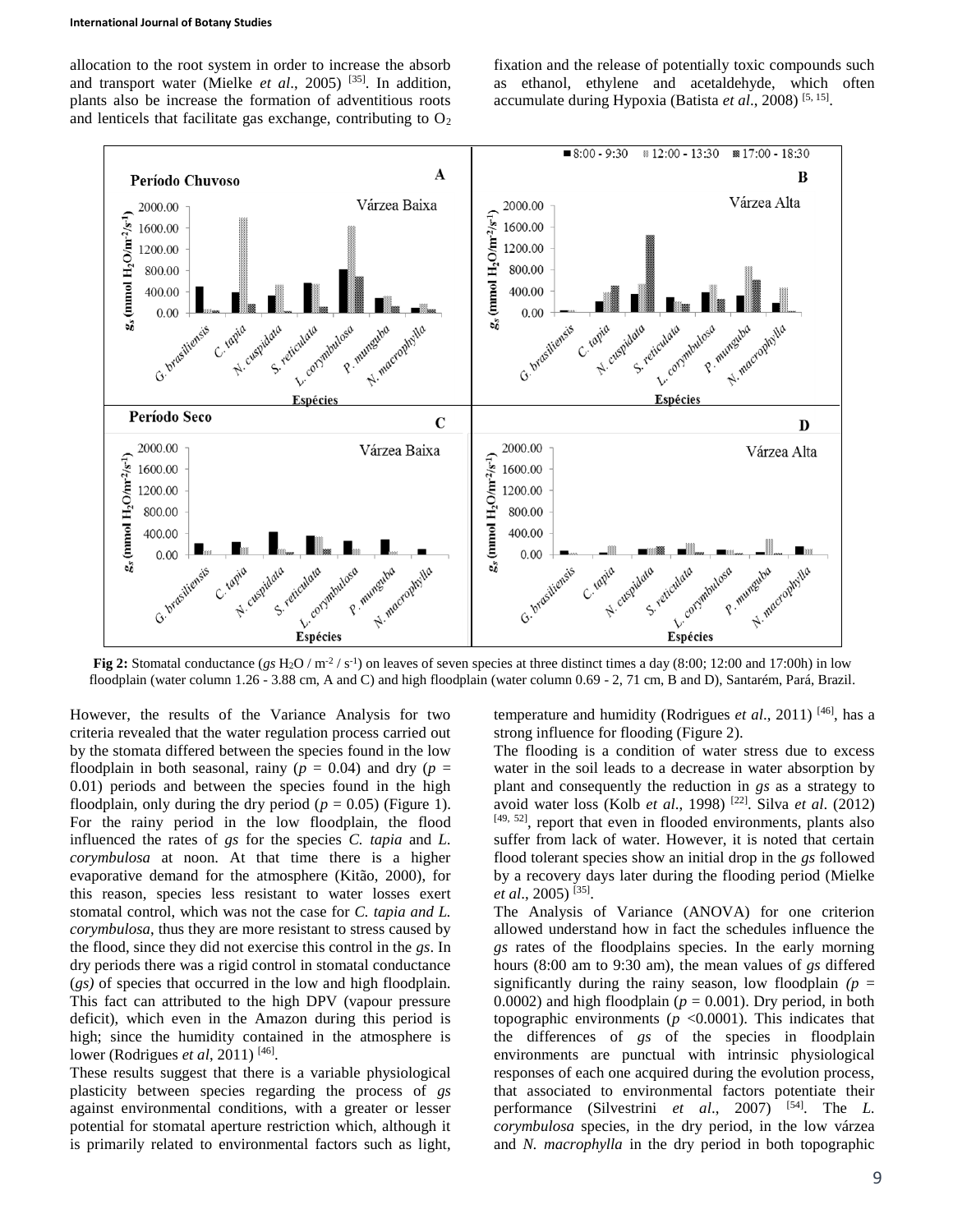environments presented the highest stomatal conductance. Thus, it suggested that *L. corymbulosa* and *N. macroplylla*  are efficient in maintaining their metabolic activities in the early hours of the morning, as they may be carrying high photosynthetic rates as consequence of their high *gs* (Machado *et al.*, 2002)<sup>[30]</sup>. The most uniform variation of solar radiation in both rainfall (PAR  $86 - 95 \mu \text{mol} \cdot \text{m}^{-2} \cdot \text{s}^{-1}$ ) and dry (254 - 262 μmol.m<sup>-2</sup>.s<sup>-1</sup>) (Cascardo *et al.*, 1993)<sup>[7]</sup>, which may have contributed to the high conductances in these species when water potentials are possibly high and not capable of inducing stomatal closure. This relationship also observed in several studies (Carvalho *et al*., 1998, Costa *et al*., 2007) [6, 8]. From 12:00 to 1:00 p.m., the mean of *gs* between species also differed significantly during the rainy and dry periods, in the low floodplain and in the high floodplain. In the rainy season, *C. tapia* in the low floodplain and *P. munguba* in the high floodplain had high conductances in response to high irradiance; suggest have a better ecophysiological performance. They can use in an efficient way the available abiotic resources of the most critical time of the day, such as photosynthetically active radiation (PAR), favoring the carboxylation of organic compounds, as well as the increase in electron transport and photochemical yield (Gonçalves *et al*, 2012) [14]. This physiological plasticity caused by acclimatization to the light environment is fundamental for the establishment, growth and survival of tree species (Santos *et al.*, 2012)<sup>[49]</sup>.

In the dry season, *S. reticulata*, in the low floodplain, and *P. munguba*, in the high floodplain, presented high conductances differing from other species in the time of 12:00 to 13:30. It suggested that these species will more sensitive in cases of extreme droughts because they do not regulate the stomatal pore opening. On the other hand, according to Lee *et al.* 2000<sup>[26]</sup>, morphophysiological adjustments or changes in leaf characteristics related to photosynthesis, such as stomatal density, can occur as a mechanism of acclimatization the stress situation at high irradiances, which depend either on genetic or environmental factors. Studies show absence of uniformity in the opening of the stomata on the leaf surface (Marenco *et*   $al$ , 2006) <sup>[32]</sup>, this fact can guarantee the assimilation of carbon, influencing gas exchanges, such as photosynthesis and transpiration, as a way to maintain high energy levels and ensure rapid growth before flooding. Some species, such as *S. reticulata*, present a reduction in biomass, photosynthesis (A) and photochemical yield as a response to water stress that is accentuated at noon especially in the dry season (Parolin, 2001) [40-41]. However, they invest in the initial phase of life with a rapid sprouting growth increasing in height as a strategy to escape from submersion (Parolin *et al*., 2002) [42] .

From 17:00 to 18:30, the studied species presented significant mean differences in their *gs* process in both topographic environments and seasonal periods analyzed (*p* <0.0001). In the rainy season *L. corymbulosa* and *N.* 

*cuspidata*, and dry period *S. reticulata and N. cuspidata*, differed from the other species with the highest *gs* rates. It suggested that these species are more efficient when presenting high rates of *gs* and possibly high photosynthetic rates, even with the reduction of solar radiation in the observed time, probably this fact related to the recovery in the state of hydration of the leaf in the late afternoon is fundamental for carbon assimilation (Costa and Marenco, 2007) [8] .

The multivariate analysis by the Hotelling test allowed comparing the magnitude of this ecophysiological behavior between the seasonal (rainy and dry) periods, among the species studied (variables). In each topographic environment (lowland and highland) and in each time analyzed it was observed that there was a significant distinction in the *gs* of species between two seasonal periods, at 12:00 - 13:30 and 17:00 - 18:30 h in the low várzea *(p* <0.0001) (Table 2). These results suggesting that predisposing factors in the low floodplain, such as soil water saturation in the rainy season and the reduction of soil water potential in the dry period, probably contribute to water leaf status variation and their process of water regulation by stomata (Carvalho *et al*., 1998; Costa and Marenco, 2007)  $[6, 8]$ . Since these processes are also commonly associated with the DPV, which varies between the two seasonal periods and consequently influences the *gs* variations. The reduced water in atmosphere as it occurs in dry period, the vapor pressure deficit increases, and consequently, increases the stomatal conductance and the inverse usually occurs in the rainy season (Rodrigues *et al.*, 2011)<sup>[46]</sup>.

The species *N. macrophylla, P. munguba and G. brasiliensis*, in this order, demonstrated greater efficiency than the other species in the control of water losses from 12:00 to 13:30 h from the dry period in the low floodplain (Table 3). Therefore, in future scenarios of extreme droughts and high air temperatures, they are more efficient in critical environmental situations, since they can reduce water losses, reduce *gs*, conserve water and photo protection (Valladares and Pearcy 1997) [55]. Once the natural exposure to high photosynthetically active radiation  $(1.250 \text{ µmol} \cdot \text{m}^{-2} \cdot \text{s}^{-1})$ , at this time, could saturate the photosynthesis in species acclimated to the sun and cause photo inhibition, that is, the reduction of photosynthesis when exposed to high radiation (Maruyama *et al*., 2005) [34]. On the other hand, *S. reticulata* proved to be more sensitive to water stress, since it presented the highest conductances. In the rainy season, *G. brasiliensis* seems to be the least tolerant species to the flooding of its roots since its conductance reduced considerably. On the other hand, *C. tapia* seems to be the most tolerant to present high conductances, especially in response to the high PAR  $(800 \text{ µmol} \cdot \text{m}^{-2} \cdot \text{s}^{-1})$  of the half-day time, even under flood stress. These two conditions, photosynthetically active radiation and water, contribute to the maintenance of metabolic processes dependent on these factors (Larcher, 2006) [25] .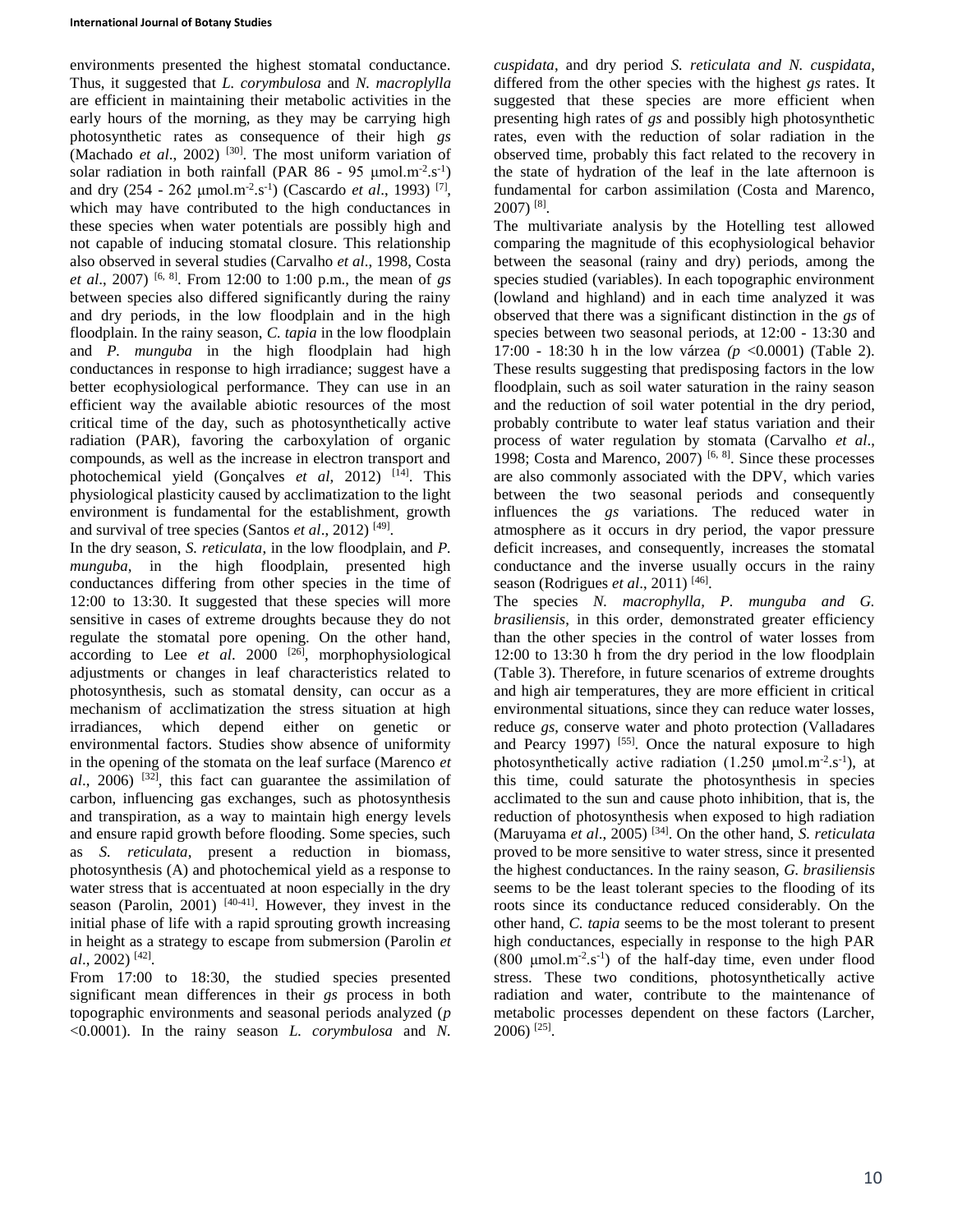#### **International Journal of Botany Studies**

**Table 2:** Multivariate Analysis using the Hotelling Test to compare two seasonal periods (rainy and dry) from the *gs* (mmol H<sub>2</sub>O / m<sup>-2</sup> / s<sup>-1</sup>) responses of seven species studied on low floodplain and high floodplain and for each time (8:00 - 9: 30 a.m. – 12:00-13:30 p.m. – 17:00-18:30 p.m.)

|                    | <b>Rainy x Dry</b> |                         |                 |  |  |
|--------------------|--------------------|-------------------------|-----------------|--|--|
|                    | Low floodplains    |                         |                 |  |  |
| $Horários =$       | $8:00 - 9:30$      | $12:00 - 13:30$         | $17:00 - 18:30$ |  |  |
| $T2$ (Hotteling) = | 130.8611           | 965.3657                | 1652.068        |  |  |
| $(p) =$            | 0.9983             | < 0.0001                | < 0.0001        |  |  |
|                    |                    | <b>High floodplains</b> |                 |  |  |
| $Horários =$       | $8:00 - 9:30$      | $12:00 - 13:30$         | $17:00 - 18:30$ |  |  |
| $T2$ (Hotteling) = | 220.1544           | 519.9941                | 358.2719        |  |  |
|                    | 0.9997             |                         | 0.9998          |  |  |

**Table 3:** Multivariate analysis using Hotelling test for comparison the *gs* responses (mmol H<sub>2</sub>O / m<sup>-2</sup>/s<sup>-1</sup>) of seven species (*G. brasiliensis*, *C tapia, N. cuspidata, S. reticulata; L. corymbulosa; P. munguba; N. macrophylla*) on two seasonal periods (rainy and dry) respectively with PAR= 800 - 980  $\mu$ mol.m<sup>-2</sup>.s<sup>-1</sup> and dry season with PAR= 1.250 - 1.270  $\mu$ mol.m<sup>-2</sup>.s<sup>-1</sup>) from 12:00 to 13:30 h.

| Species           | <i>brasiliensis</i> | C. Tapia | cuspidata | S. reticulata | L. corvmbulosa | '. munguba         | . macrophvlla |
|-------------------|---------------------|----------|-----------|---------------|----------------|--------------------|---------------|
| Mean Rainy season | 86.43               | 1799.75  | 550.62    | 556.25        | 1650           | 334                | 178.25        |
| Mean Dry season   | 82.43               | .40.5    | 124.875   | 339.5         | 118.25         | <b>70 Q</b><br>ں.ر | 32.07         |
| $(D) =$           | 0.0001              |          |           |               |                |                    |               |

However, the ecophysiological behavior of floodplain species as a function of topographic distribution at each time and seasonal period analyzed, revealed from the multivariate analysis by the Hotelling test (Table 4) that the *gs* responses of individuals of same species were heterogeneous between low and high floodplain ( $p = 0.0001$ ), only in the dry period from 8:00 a.m. to 9:30 p.m. It suggested that the differences in *gs* of individuals of each species in the dry period between topographic environments are due to variation in soil moisture content, which in low floodplain was 51% and in the high floodplain was 28%. Although these differences occurred only in the early hours of the morning, it suggested that this fact is due to the effects of solar radiation that in the early hours of the morning was high and varied between the environments of 254  $\mu$ mol.m<sup>-2.</sup> S<sup>-1</sup> and 462  $\mu$ mol.m<sup>-2</sup>.s<sup>-1</sup>, respectively, in the low floodplain and the high floodplain. On the other hand, at other times (12:00 - 13:30 and 17:00 - 18:30 h) the behavior was homogeneous, that is, when the

individuals of the same species were analyzed, there are no differences in the strategy of water losses in function of its topographic distribution in the dry period.

The survival and composition of species in extremely dynamic environments such as floodplains (flood periods followed by drought periods) depends on several factors, among which the regulation of stomatal conductance is one of the main ones (Lopez and Cursar, 2003)  $[27]$ . In this way, the difference in the *gs* rates between species can have a great impact on their performance in the colonization of heterogeneous environments (Nogueira *et al.*, 2004)<sup>[37]</sup>, besides emphasizing the difference between successional groups (Parolin *et al*., 2001, Lorenzi, 2009b, Lorenzi, 2009a) [40-41, 28, 29] . Stomatal conductance (*gs*), and growth rates are high in pioneer species compared to non-pioneer species, since the behavior of pioneer species is typically opportunistic using resources according to availability in the environment (Nogueira *et al*., 2004) [37] .

**Table 4:** Multivariate Analysis using Hotelling Test to compare two topographic environments (low floodplain and high floodplain) from *gs* (mmol H<sub>2</sub>O / m<sup>-2</sup> / s<sup>-1</sup>) of seven species (S. brasiliensis, C. tapia, N. cuspidata, S. reticulata, L. corymbulosa, P. munguba, N. macrophylla) for each seasonal period (dry and rainy) and for each time analyzed (8:00 - 9: 30 a.m. – 12:00-13:30 p.m. – 17:00-18:30 p.m.).

|                    | low floodplain X high floodplain |                 |                 |  |  |
|--------------------|----------------------------------|-----------------|-----------------|--|--|
|                    | Dry season                       |                 |                 |  |  |
| Hours              | $8:00 - 9:30$                    | $12:00 - 13:30$ | $17:00 - 18:30$ |  |  |
| $T2$ (Hotteling) = | 1830.011                         | 131.8854        | 65.9239         |  |  |
| $(p) \equiv$       | < 0.0001                         | 0.9984          | 0.9848          |  |  |
|                    | <b>Rainy season</b>              |                 |                 |  |  |
| $Horários =$       | $8:00 - 9:30$                    | $12:00 - 13:30$ | $17:00 - 18:30$ |  |  |
| $T2$ (Hotteling) = | 101.9649                         | 93.5585         | 191.1549        |  |  |
| $(p) =$            | 0.9961                           | 0.9949          | 0.9995          |  |  |

The Multivariate Analysis by Bartlett Test showed that when a systematic analysis between three schedules taken into account, there is a significant difference in the *gs* of species studied between the times analyzed in each topographic environment (low and high floodplain), rainy season and Dry period. The physiological process of *gs* between species throughout the day are similar to each other, since they presented high coefficients of maximum likelihood. The species have a maximum similarity (101%) in their ecophysiological behavior through the *gs* process in the low floodplain, in the dry period. This indicates that plants under water stress (water lack) situation have homogeneous dayto-day *gs* responses (Table 5).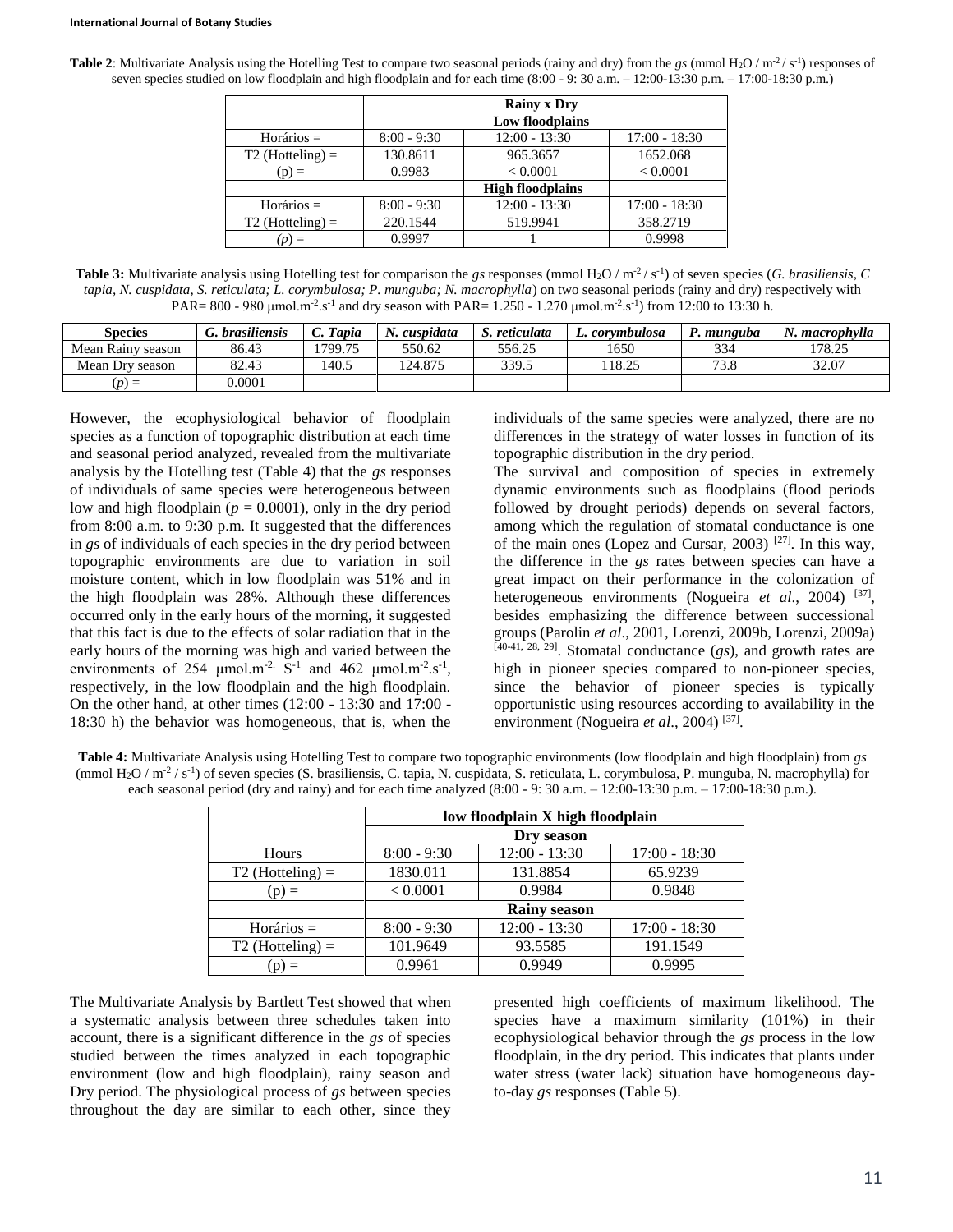**Table 5:** Multivariate Analysis by Bartlett Test for comparison of stomatal conductance (*gs* mmol H<sub>2</sub>O / m<sup>-2</sup> / s<sup>-1</sup>) at three different times (8:00) - 9: 30 a.m. – 12:00-13:30 p.m. – 17:00-18:30 p.m.) of *C. brasiliensis, C. tapia, N. cuspidata, S. reticulata, L. corymbulosa, P. munguba, N. macrophylla*. The species are distributed in low floodplain (Water column= 1.26 - 3.88 cm) and in high floodplain (water column= 0.69 - 2.71 cm) during the rainy and dry season.

| <b>Seasons</b>                       | Rainv           |                         | Drv                    |                         |  |
|--------------------------------------|-----------------|-------------------------|------------------------|-------------------------|--|
|                                      | Low floodplains | <b>High floodplains</b> | <b>Low floodplains</b> | <b>High floodplains</b> |  |
| Phi (Maximum Similarity Coeficiente) | 68.2347         | 93.6472                 | 101.6222               | 88.9409                 |  |
| $(n) =$                              | 0.0001          | < 0.0001                | < 0.0001               | < 0.0001                |  |
| Number of Variable $=$               |                 |                         |                        |                         |  |

In fact, the physiological behavior of *gs* throughout the day is homogeneous among species that occur in the low floodplain during the dry period. Since the regression analysis showed that species studied presented the same pattern of *gs* in the three times analyzed throughout the day, although the mathematical models that conformed to this behavior varied among them (Figure 3). The water regulation by stomata follows a pattern in a daily course, in which in the early hours of the morning the gas rates are high decreasing progressively throughout the day (Kallarackal and Somen, 1997)  $^{[20]}$ . In this way, it observed that the timetable significantly influences the stomatal control of water losses. These variations in gs are found in several studies and follow a physiological pattern of the majority of the species that occur in floodplains (Carvalho *et*  al., 1998; Costa and Marenco, 2007)  $[6, 8]$ . In the early hours of the day, Passos *et al*. (2005) [43] suggest higher gas rates found as result of the leaf water potential effect, which is

high at this time. At midday and throughout the afternoon, this process of water regulation reduced as a strategy to avoid excessive water loss, during times of greater evaporative demand of the atmosphere (Rodrigues *et al*., 2011) [46] .

Besides the ecophysiological strategy presented for the species under study, other adjustments at the molecular level may also be acting (Maurenza *et al*., 2009) [33], as the production of carbohydrates in the dry season before the rise of the waters (Simoni *et al*. (2003). Alternatively, the metabolic shift of the alcoholic fermentation pathways with the release of potentially toxic gases such as ethanol (Ferreira *et al.*, 2009)<sup>[12]</sup>. In this way, it suggested that future studies carried out to understand the physiological plasticity of these species in a more comprehensive way to make it possible to infer if the effects of global climate change will have consequences on their distribution in the Amazonian floodplains.

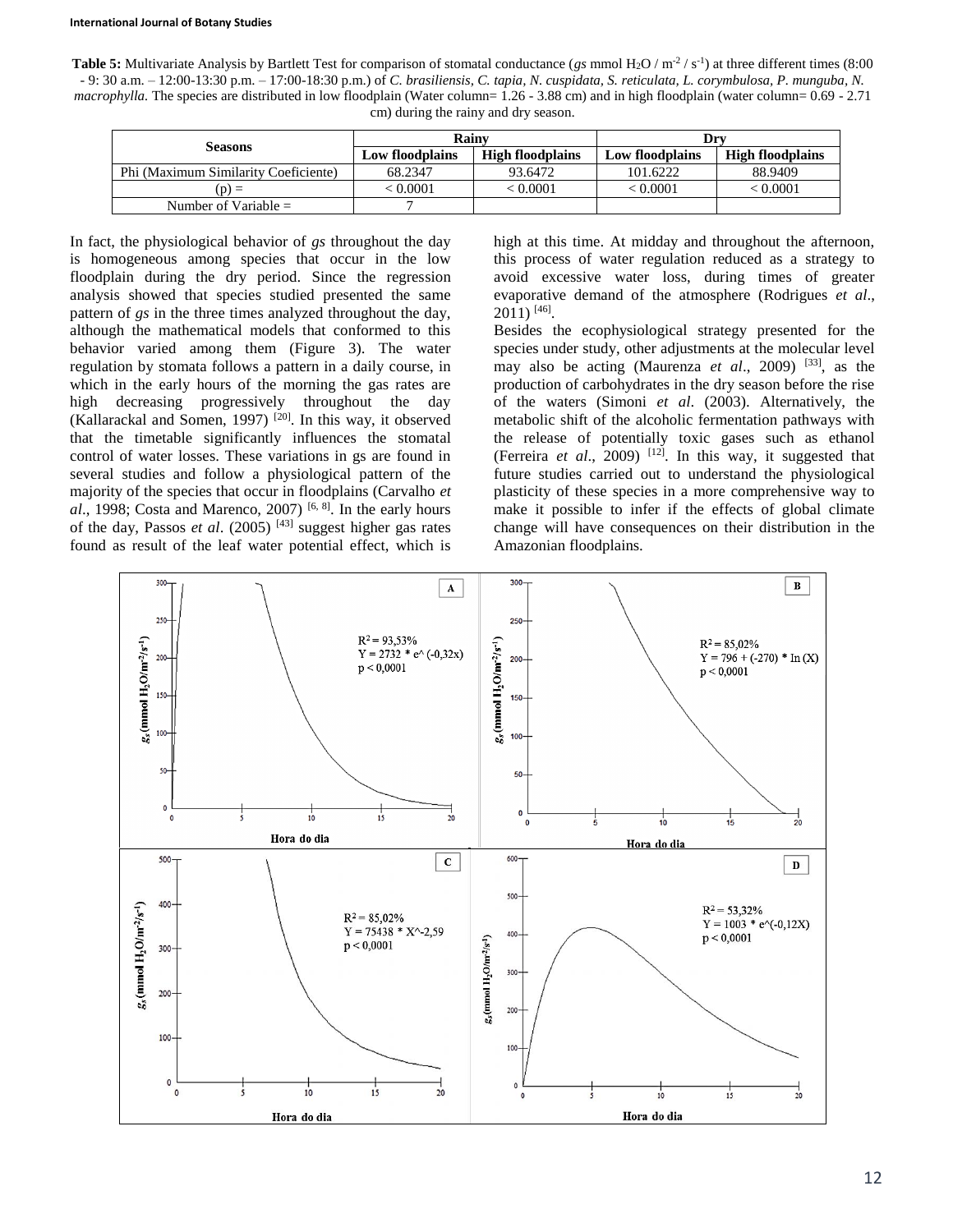

**Fig 3:** Regression Analysis of stomatal conductance (*gs* mmol H<sub>2</sub>O / m<sup>-2</sup> / s<sup>-1</sup>) according to schedules (8:00 a.m. - 9:30 p.m. – 12:00-13:30 p.m.: 17:00-18:30 p.m.). Exponential model of *G. brasiliensis* (A); Logarithmic model of *C. tapia* (B); Geometric model of *N. cuspidata* (C), Exponential model of *S. reticulata* (D), Geometric model of *L. corymbulosa* (E), Logarithmic model of *P. munguba* (F); Geometric model of *N. macrophylla* (G) In the low várzea, in the dry period.

#### **4. Conclusions**

The Amazonian floodplain vegetation presents high physiological plasticity; there is a difference in stomatal behavior of trees between the dry period and the rainy season on floodplains. Associated, the rainy season confers heterogeneity of plant physiological response. The dry period confers homogeneity physiological responses. The stomatal conductance of species varied according to topographic distribution only in dry period, in the first hours of morning. The most tolerant species to water deficit on dry period was *N. macrophylla* and the most sensitive was *S. reticulata.* However, the most tolerant species to water stress in rainy season was *C. tapia* and the most sensitive species was *G. brasiliensis.* Therefore, attention should paid to these species when considering global climate change.

#### **5. Acknowledgements**

To Laboratory of Amazonian Ecosystems Studies (LEEA-IBEF-UFOPA) for logistic support, laboratory colleagues for field support and CAPES for grant assistance granted.

#### **6. References**

1. Ayres JM, Alves AR, Queiroz HL, Marmontel M, Moura E, Lima DM, *et al*. Mamirauá: the conservation of biodiversity in Amazonian flooded forest. In:

Amazonia Heaven of a New Word. RJ, Brazil. [S.l.: s.n.], 1998. p. 267-280.

- 2. Ayres M, Ayres Jr. M, Ayres DL, Dos Santos AAS. BioEstat 5.0: Aplicações Estatísticas nas Áreas das Ciências Biológicas e Médicas. Belém-PA, 2007; 364p.
- 3. Almeida SS, Amaral DD, Silva ASL. Análise florística e estrutura de florestas de Várzea no estuário amazônico. Acta amazônica. 2004; 34(4):513-524.
- 4. Barbosa KMN, Piedade MTF, Kirchner FF. Estudo temporal da vegetação herbácea da várzea da Amazônia Central. Floresta, 2008; 38(1):89-95.
- 5. Batista CUN, Medri ME, Bianchini E, Medri C, Pimenta JA. Tolerância á inundação de Cecropia pachytachya Trec. (Cecropiaceae): aspectos ecofisiológicos e morfoanatômicos. Acta Botanica Brasilica. 2008; 22(1):91-98.
- 6. Carvalho CJR, Rombold J, Nepstad DC, Sá TDA. Relações hídricas do açaizeiro em matas de várzea do estuário do amazonas. Revista Brasileira de Fisiologia Vegetal. 1998; 10(3):213-218.
- 7. Cascardo JCM, Oliveira LEM, Soares AM. Disponibilidade de água e doses de gesso agrícola nas relações hídricas da seringueira. Revista Brasileira de Fisiologia Vegetal. 1993; 5(1):31-34.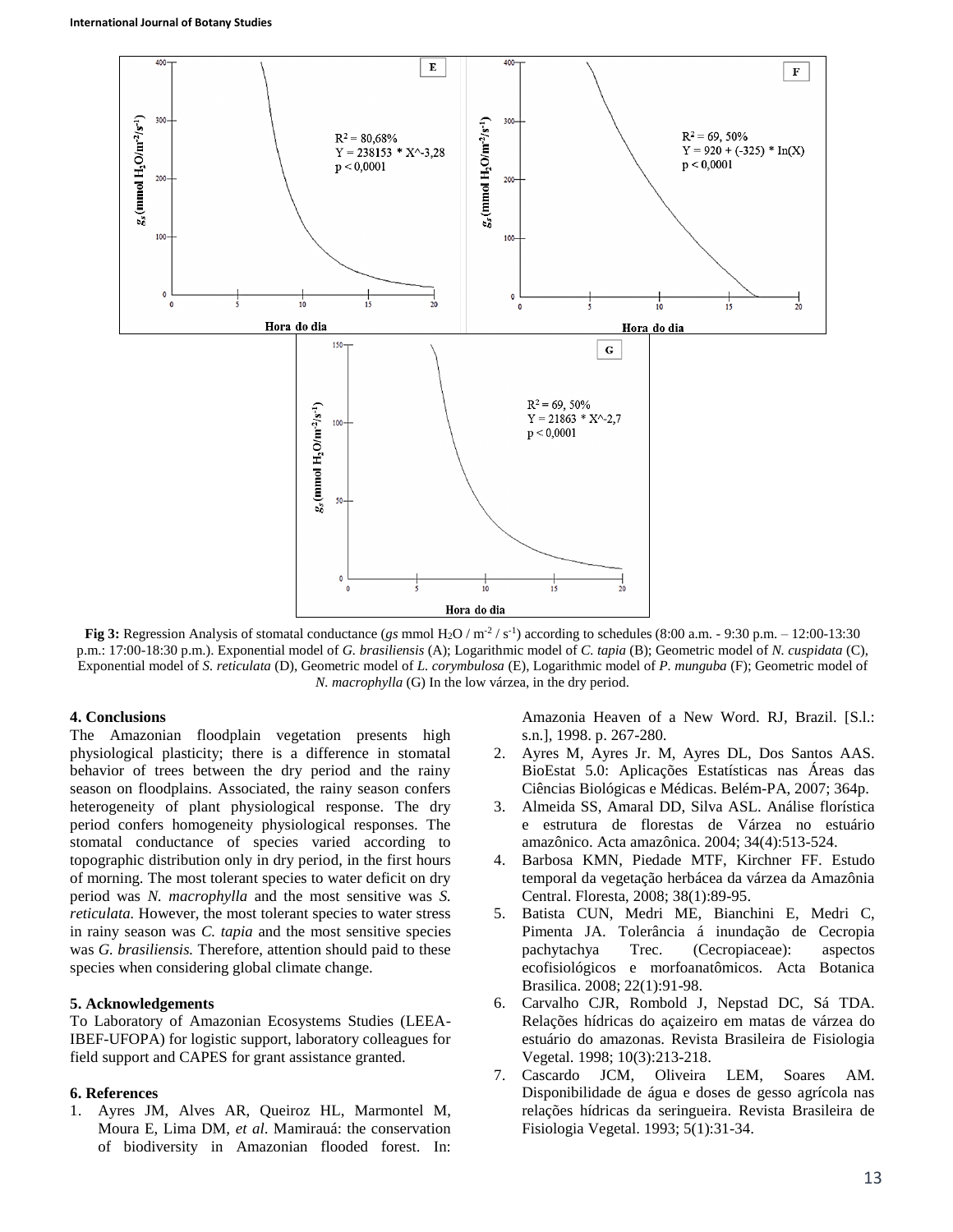- 8. Costa GF, Marenco RA. Fotossíntese, condutância estomática e potencial hídrico foliar em árvores jovens de andiroba (Carapa guianensis). Acta Amazonica, 2007; 37(2):229-234.
- 9. Dias DP, Marenco RA. Fotossíntese e foto inibição em mogno e acariquara em função da luminosidade e temperatura foliar. Pesquisa Agropecuária Brasileira. 2007; 42(3):305-311.
- 10. Empresa Brasileira De Pesquisa Agropecuária Embrapa. Centro Nacional de Pesquisa de Solos. Manual de métodos de análise de solo. Rio de Janeiro. 1997; 212p.
- 11. Ferreira CS, Piedade MTF, Bonates LC. Germinação de sementes e sobrevivência de plântulas de Himatanthus sucuuba (Spruce) Wood. Em resposta ao alagamento, nas várzeas da Amazônia Central. Acta Amazonica. 2006; 36(4):413-418.
- 12. Ferreira CS, Piedade MTF, Franco AC, Gonçalves JFC, Junk WJ. Adaptive strategies to tolerate prolonged flooding in seedlings of floodplain and upland populations of Himatanthus sucuuba, a Central Amazon tree. Aquatic Botany. 2009; 90:246-252.
- 13. Grandis A, Godoi S, Buckeridge MS. Respostas fisiológicas de plantas amazônicas de regiões alagadas ás mudanças climáticas globais. Revista Brasileira Botânica. 2010; 33(1):1-12.
- 14. Gonçalves JFC, Silva CEM, Justino GC, Nina Júnior AR. Efeito do ambiente de luz no crescimento de plantas jovens de mogno (Swietenia macrophylla King). Scientia Forestalis. 2012; 40(95):337-344.
- 15. Jardim MAG, Batista FJ, Medeiros TDS, Lopes ILM. A floresta de várzea: espécies arbóreas e usos. In: Jardim MAG, Zoghbi MGB. (Org.). A flora da Resex Chocoaré-Mato Grosso (PA): Diversidade e usos. Coleção Adolpho Ducke: MPEG, Belém, 2008; p.25-36.
- 16. Jardim MAG, Vieira ICG. Composição florística e estrutura de uma floresta de várzea do estuário amazônico, ilha do Combu, estado do Pará, Brasil. Bol. Mus. Para. Emílio Goeldi, ser. Botânica. 2001; 17(2):333-354.
- 17. Junk WJ. Flood tolerance and tree distribution in Central Amazonian floodplains. In: Nielsen, L.B., Nielsen, I.C. and Balslev. H. (Eds.), Tropical Forests: Botanical Dynamics, Speciation and Diversity. Academic Press, London. 1989; p. 47-64.
- 18. Junk WJ. Wetlands of Tropical South America. In: Higham D, Hejny S, Sykyjova D. (eds) Wetlands in the Amazon floodplain. Hydrobiology, Bucuresti. 1993; 263:155-162.
- 19. Junk WJ, Barley PB, Sparks RE. The flood-pulse concept in river-floodplain systems. Can. Spec. Publ. Fish Aquat. Sci. 1989; 106:110-127.
- 20. Kallarackal J, Nd Somen CK. An ecophysiological evaluation of the suitability for plant in the tropics. Forest Ecological and Management. 1997; 95:53-61.
- 21. Kitao M, Lei TT, Koike T, Tobita H, Maruyama Y, Matsumoto Y, Ang LH. Temperature response and photo inhibition investigated by chlorophyll fluorescence measurements for four distinct species of dipterocarp trees. Physiology Plantarum. 2000; 109:284-290.
- 22. Kolb RM, Medri ME, Bianchini E, Pimenta JA, Giloni PC, Correa GT. Anatomia ecológica de Sebastiania commersoniana (Baillon) Smith & Downs (Euphorbiaceae) submetida ao alagamento. Revista Brasileira Botanica. 1998; 21(3):305-312.
- 23. Köppen W. Climatologia: con un estudio de los climas de la tierra. Fondo de Cultura Econômica. México, 1948; 479p.
- 24. Landsberg J. Physiology in forest models: History and the future. FBMIS. 2003; 1:49-63.
- 25. Larcher W. Ecofisiologia Vegetal. São Carlos, SP: Rima. 2006; 531p.
- 26. Lee DW, Oberbauer SF, Johnson P, Krishnapilay B, Mansor M, Mohamad H, *et al*. Effects of irradiance and spectral quality on leaf structure and function in seedlings of two Southeast Asian Hopea (Dipeterocarpaceae) species. American Journal of Botany. 2000; 87(4):447-455.
- 27. Lopez OR, Kursar TA. Does flood tolerance explain tree species distribution in tropical seasonally flooded habitats? Oecologia. 2003; 136:193-204.
- 28. Lorenzi H. Árvores brasileiras: Manual de identificação e cultivo de plantas arbóreas nativas do Brasil. Nova Odessa, SP: Instituto Plantarum. 2009b; 3(1ed.):384.
- 29. Lorenzi H. Árvores brasileiras: Manual de identificação e cultivo de plantas arbóreas nativas do Brasil. Nova Odessa, SP: Instituto Plantarum. 2009a; 2(3ed.):384p.
- 30. Machado EC, Medina CL, Gomes MMA, Habermann G. Variação sazonal da fotossíntese, condutância estomática e potencial da água na folha de laranjeira 'Valência'. Scientia agrícola. 2002; 59(1):53-58.
- 31. Marenco RA, Lopes NF. Fisiologia Vegetal: Fotossíntese, respiração, relações hídricas e nutrição mineral, Editora UFV. Viçosa, MG, 2005; 451pp.
- 32. Marenco RA, Siebke K, Farquhar GD, Ball MC. Hydraulically based stomatal oscillations and stomatal patchiness in Gossypium hirsutum. Functional Plant Biology. 2006; 33(12):1103-1113.
- 33. Maurenza D, Marenco RA, Piedade MTF. Efeito da inundação de longa duração sob o crescimento de Pouteria glomerata (Sapotaceae), uma arbórea da várzea da Amazônia Central. Acta Amazonica. 2009; 39(3):519-526.
- 34. Maruyama Y, Nakamura S, Marenco RA, Vieira G, Sato A. Photosynthetic traits of seedlings of several tree species in an Amazonian forest. Tropics, 2005; 14(3):211-219.
- 35. Mielke MS, Matos EM, Couto VB, Almeida AAF, Gomes FP, Mangabeira PAO. Some photosynthetic and growth responses of Annona glabra L. seedlings to soil flooding. Acta Botanica Brasilica. 2005; 19(4):905-911.
- 36. Mielke MS, Almeida AAF, Gomes FP, Aguilar AG, Mangabeira PAO. Leaf gas exchange, chlorophyll fluorescence and growth responses of Genipa americana seedlings to soil flooding. Environmental and Experimental Botany. 2003; 50:221-231.
- 37. Nogueira A, Martinez CA, Ferreira LL, Prado CHBA. Photosynthesis and water use efficiency in twenty tropical tree species of differing succession status in a Brazilian reforestation. Photosynthetica, 2004; 42:351- 356.